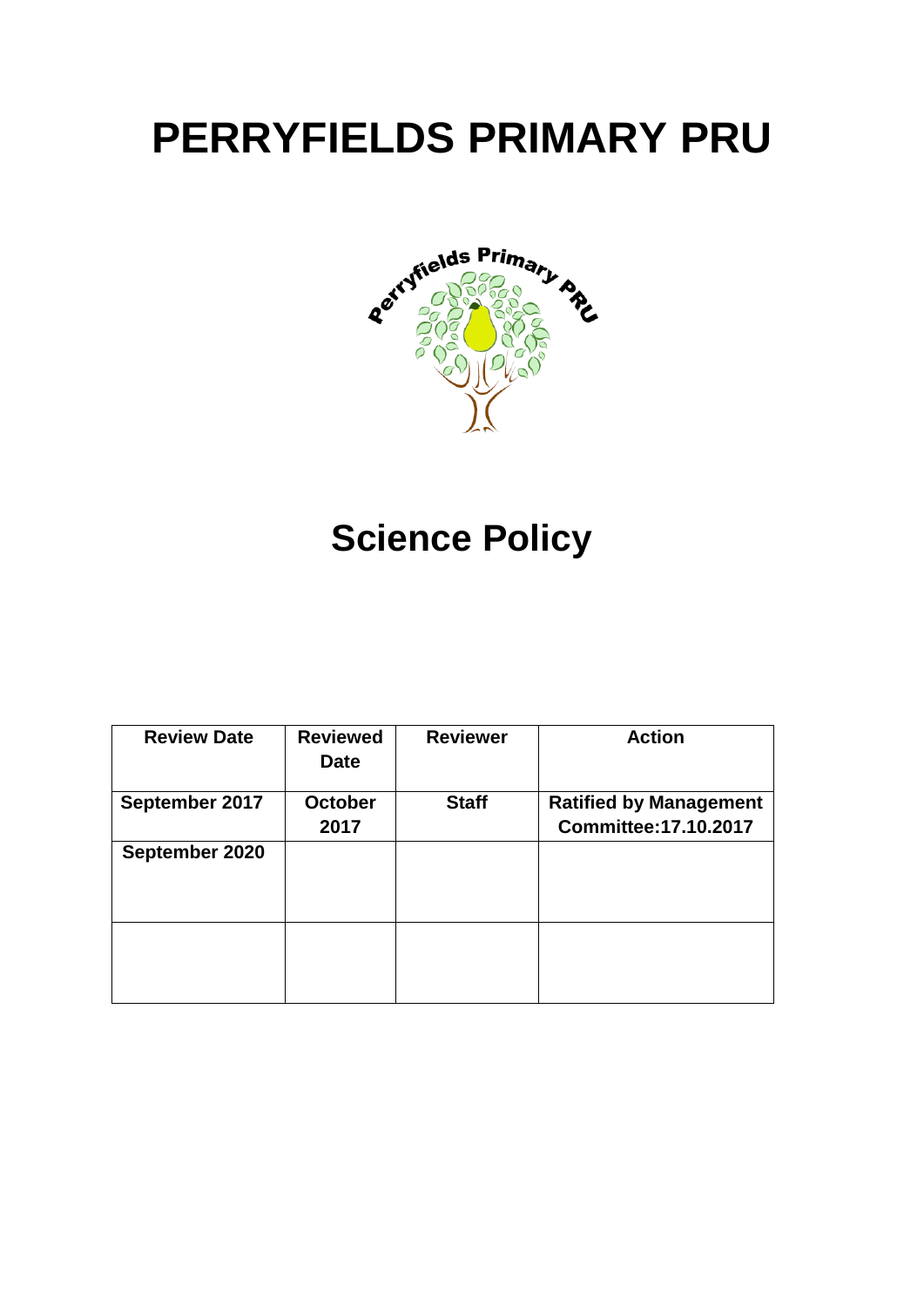### **Science Policy**

**Date: July 2020**

**Review: July 2022**

#### **Mission Statement**

At Perryfield's we seek to provide our pupils with high quality science lessons in order to educate and stimulate the pupils' interest in science and to equip them with the knowledge and skills they need to 'recognise the power of rational explanation and develop a sense of excitement and curiosity about natural phenomena' (National Curriculum, 2013).

Hence, our mission statement is rooted in the Purpose of Study and Aims as described in the Science programmes of study for key stages 1 and 2 as articulated in the National Curriculum.

#### **Aim**

To facilitate the above by providing the pupils with quality science resources and as much practical investigation as possible, including the use and promotion of high quality spoken language based on scientific vocabulary.

That there is a progression in taught subject matter and level of working scientifically across the year groups.

#### **Curriculum and Planning**

Perryfields comprises of 4 classes:

Class 1 (phase  $1$ ) – Years 1 and 2

Class 2 (phase 1) – Years 2 and 3

Class 3 (phase  $2$ ) – Years 3, 4 and 5

Class 4 (phase 2) – Years 5 and 6

Each class has a mixture of longer term full-time pupils and 6 week PIP course pupils, who attend morning school at Perryfields and afternoon school at their mainstream setting.

Perryfield's medium term planning follows a rolling programme of half-termly themes, such as Wonder Women, Yes Minister, Invaders, etc. (see Perryfields Curriculum Policy). The themes of each half term provide the opportunity for pupils to experience cross-curricular learning. The intention is that science units are taught in close connection to the planned themes when possible, however, they can be taught as discrete units when an obvious link is not apparent.

Our curriculum mirrors and complements the key stage progression and building on prior learning based in mainstream settings in order that:

The longer term pupils have maximum chance of returning to mainstream education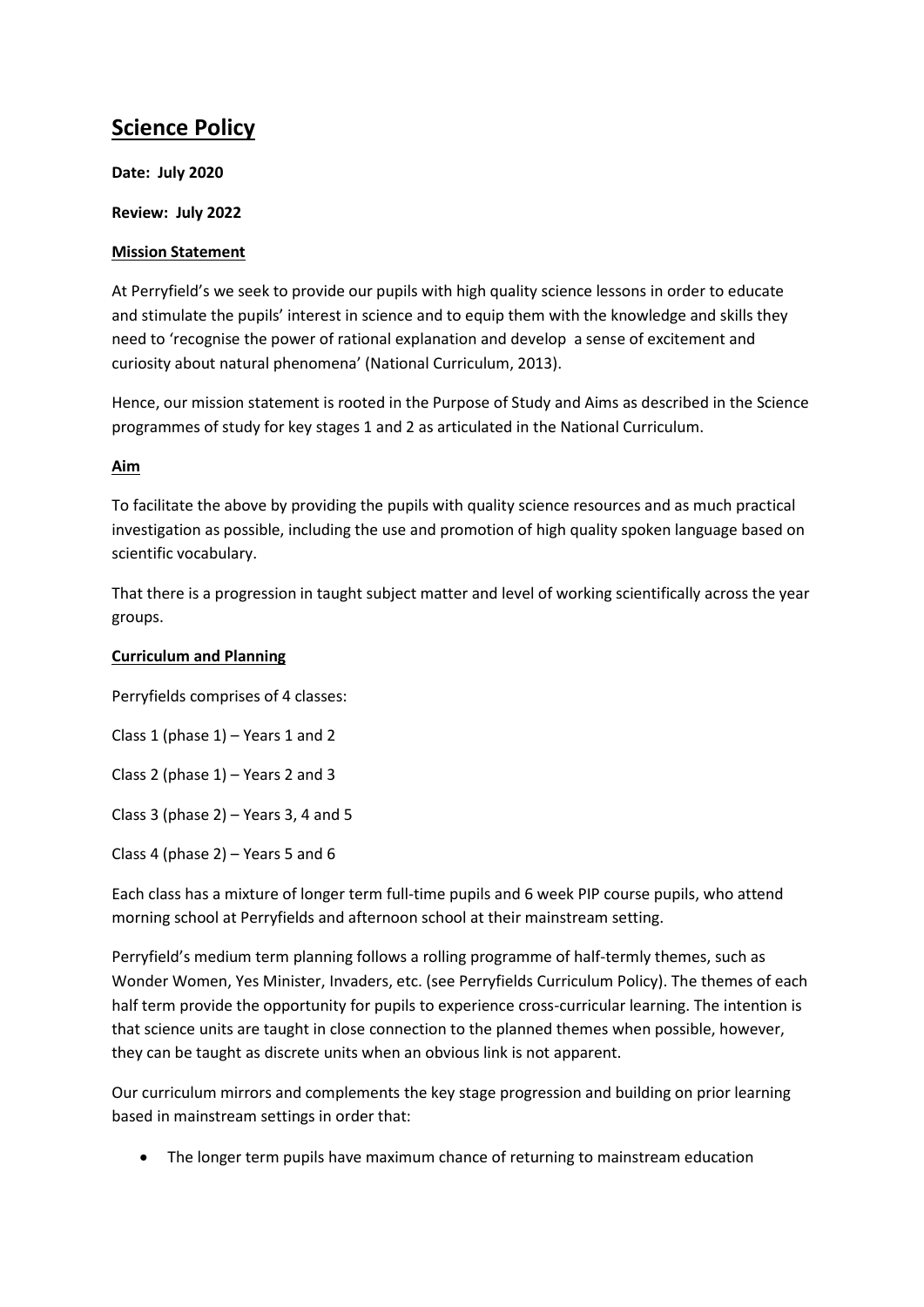The 6-week course children experience age appropriate learning in order to maximise their chances of a successful reintegration at the end of the 6 weeks.

#### Curriculum, learning and skills progression

Taught units are taken from the National Curriculum, 2013, where programmes of study, such as Rocks, Evolution and Inheritance, States of Matter etc. are linked to specific year groups.

The table below illustrates which year groups are taught which units.

| <b>Science topic</b>                            | Year 1 | Year 2 | Year 3 | Year 4 | Year 5 | Year 6 |
|-------------------------------------------------|--------|--------|--------|--------|--------|--------|
| Working<br>scientifically                       |        |        |        |        |        |        |
| <b>Plants</b>                                   |        |        |        |        |        |        |
| Animals incl.<br>humnans                        |        |        |        |        |        |        |
| Everyday<br>materials                           |        |        |        |        |        |        |
| Seasonal<br>changes                             |        |        |        |        |        |        |
| Living things and<br>their habitats             |        |        |        |        |        |        |
| <b>Rocks</b>                                    |        |        |        |        |        |        |
| Light                                           |        |        |        |        |        |        |
| <b>Forces and</b><br>magnets                    |        |        |        |        |        |        |
| <b>States of matter</b>                         |        |        |        |        |        |        |
| Sound                                           |        |        |        |        |        |        |
| Electricity                                     |        |        |        |        |        |        |
| <b>Properties and</b><br>change of<br>materials |        |        |        |        |        |        |
| <b>Earths and space</b>                         |        |        |        |        |        |        |
| <b>Evolution and</b><br>inheritance             |        |        |        |        |        |        |

For each unit the statutory requirements are listed in the National Curriculum science document, which has been provided to each class teacher in their classroom science folder.

For each Key stage the statutory requirements for teaching pupils on how to work scientifically are listed at the start of each key stage in the National Curriculum science document.

Therefore, for each unit pupils will be taught both the subject knowledge and practical investigation skills needed to 'broaden their scientific view of the world around them' and explore, talk about, test and develop ideas about everyday phenomena.

Owing to the transient nature of our class populations combined with the varying lengths of stay of the pupils, a simple Perryfields progression map is not useful.

Therefore, we ensure differentiation across year groups and progression throughout the school by referring to two main documents:

- 1 The National Curriculum
- 2 Working scientifically across year groups produced by the Ogden Trust.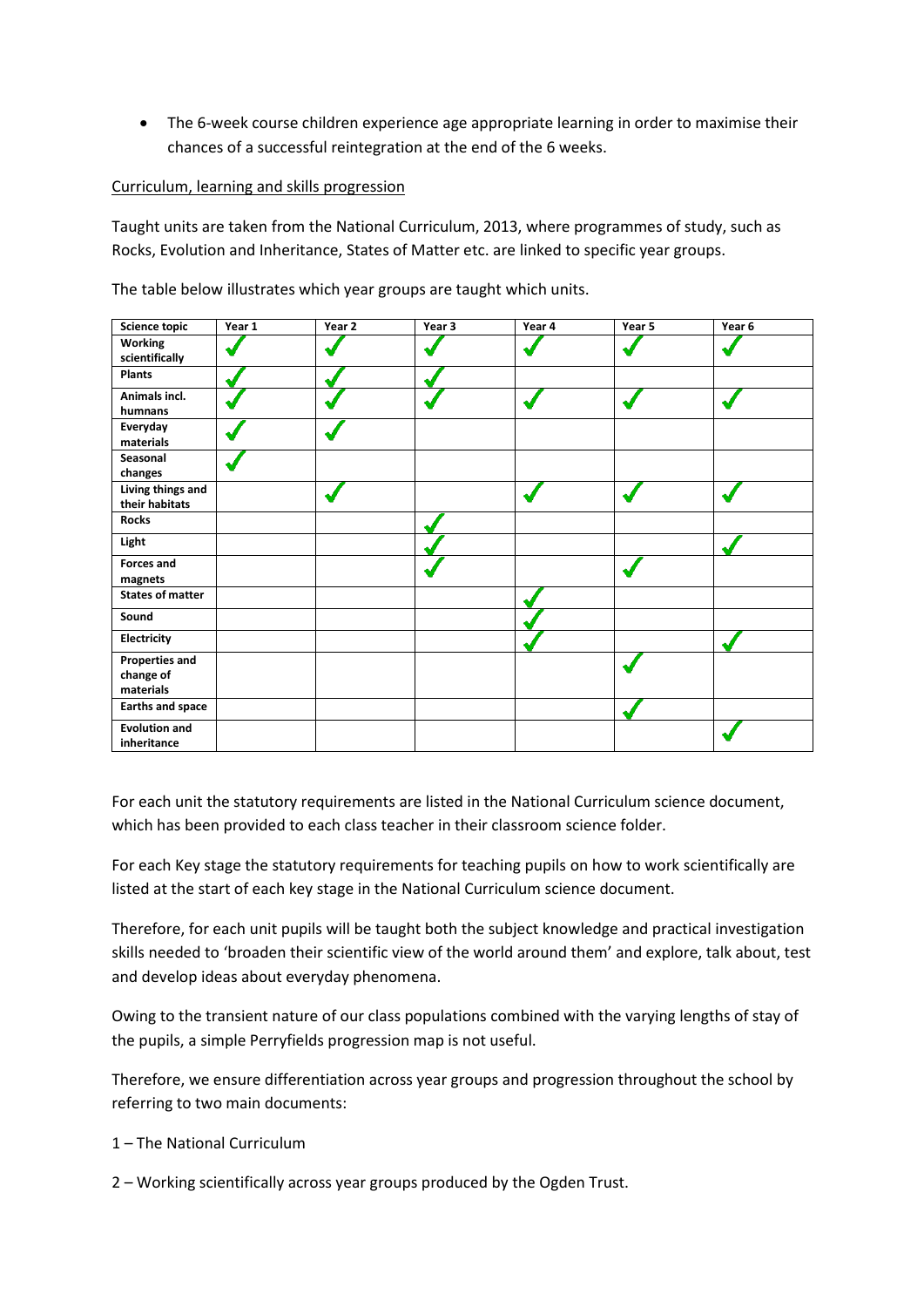For example:

At the beginning of a unit class 3 may have 6 pupils – 1 year 3, 4 year 4, 1 year 5 and 1 year 6.

Thus, at the start of each half-termly topic unit the teacher will choose a science unit of study for example "states of Matter" year 4, that best matches the profile of the class with regards age year group, ability level and previous subject knowledge. The choice of subject matter will, therefore, be based on a teacher judgement of best fit for the class.

#### **Teaching**

Each class will experience at least 1 hour of focused science teaching a week to be taught during the morning sessions.

Full-time students will also receive cross-curricular linked science learning during identified afternoon sessions, however, this will not detract from the progression and sequence of learning in the morning sessions.

#### **Assessment**

Assessment is an essential part of the teaching and learning process providing both feedback and to inform future planning. It should indicate what the pupils know, understand and can do. Assessment is ongoing. We will:-

- a) complete an Assessing Knowledge and Understanding (APP style assessment) at the end of a 6 week behaviour course pertinent to the science work the child has undertaken during their 6 week course.
- b) complete an Assessing Knowledge and Understanding (APP style assessment) at the end of each half term for children that have been  $p/x$  & are here for a longer period of time pertinent to the science work the child has undertaken during that half term.

#### **Equal Access**

All children regardless of sex, ethnic origin, need, disability or age will have equal opportunities to develop their skills and interest in Science to the best of their ability, within the resources of the school.

The programmes of work for each key stage will be taught to all pupils in ways appropriate to their ability.

#### **Safety**

Children will be made aware of the safety aspects when dealing with experimental materials.

Staff will be aware of the safety issues outlined in the County Guidelines for Health and Safety.

#### **Role of the Science Coordinator**

The science Co-ordinator is responsible for improving and maintaining the standards of teaching and learning in science through: